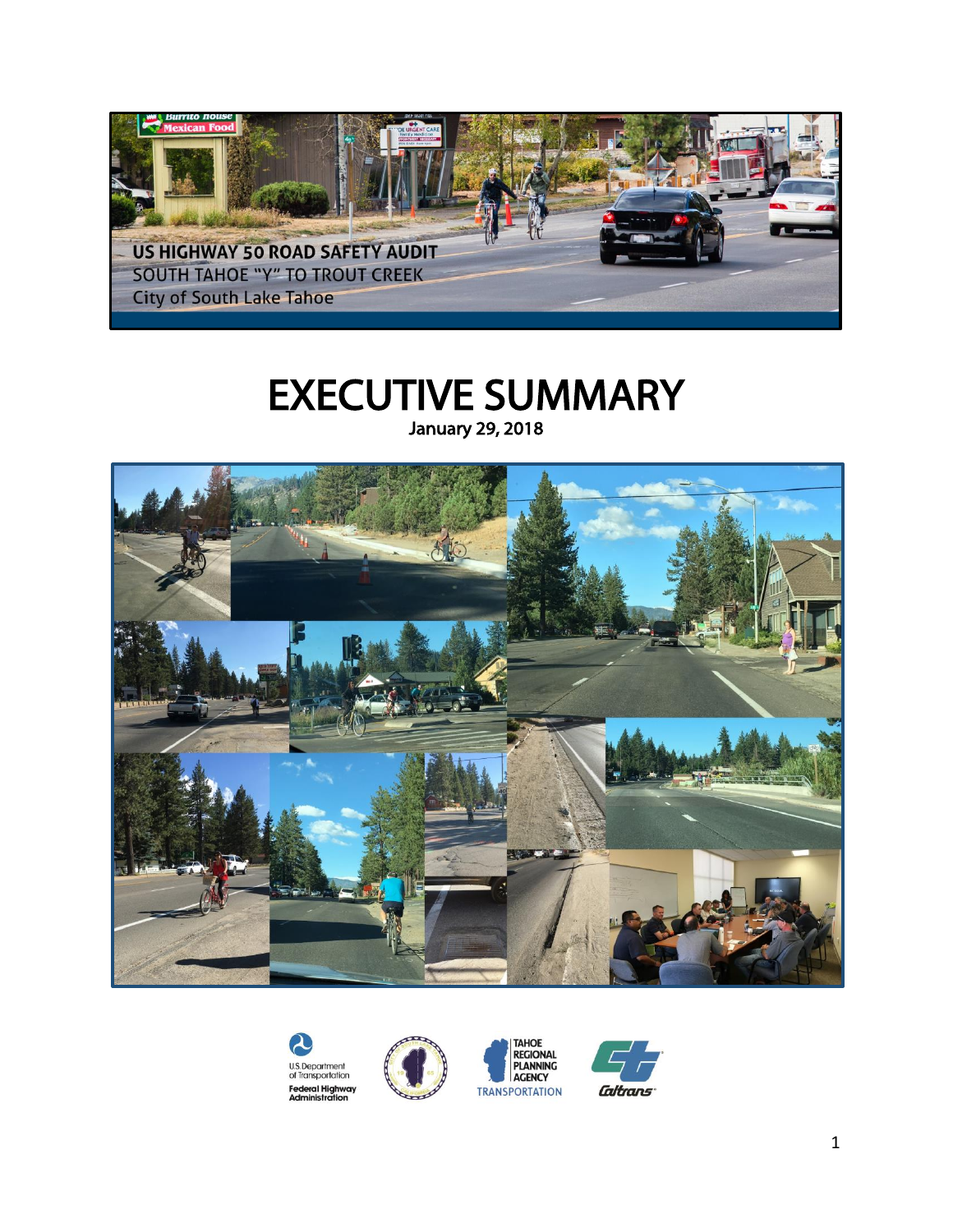U.S. Highway 50 runs directly through the City of South Lake Tahoe, where it functions as both a state highway serving traffic from Nevada and California as well as the city's main street. This important roadway serves residents, visitors, and commuters by connecting State Route 89 from the West Shore to the California and Nevada state line.

In the 1990s, Caltrans scoped its first water quality improvement project for the U.S. Highway 50 corridor in South Lake Tahoe. The goal was to reduce the amount of fine sediment reaching Lake Tahoe. As the project moved through approval processes, its scope and goals grew from simply improving water quality to incorporating other important community and transportation benefits such as sidewalks, intersection reconfigurations, and bike lanes. During the many years of project scoping and implementation, community values, best practices, and agency missions have evolved to embrace the concept of Complete Streets<sup>1</sup>. The Highway 50 reconstruction project from Trout Creek to Ski Run, completed in 2013, illustrates how the project evolved to incorporate not only water quality improvements, but also bike lanes, sidewalks, and pedestrian lighting that resulted from multi-agency agreements and funding mechanisms.

Numerous complexities in this Highway 50 corridor have created new challenges and needs for the South Lake Tahoe community, which has about 23,000 full-time local residents. These complexities include fluctuating seasonal traffic volumes that can swell to as high as approximately 30,000 AADT in some areas during times of peak visitation, varied land uses and highway access points, and increasing pedestrian and bicycle demand with missing connectivity in some areas. An estimated 10 million vehicles enter the Lake Tahoe Region each year.



These needs, challenges, and solutions are identified in the 2016 Linking Tahoe: Active Transportation Plan, the 2017 Linking Tahoe: Regional Transportation Plan, and the city's local area plans and general plan. The final multi-million-dollar Highway 50 reconstruction project from Trout Creek to the South Tahoe "Y" in the city starting in 2017 prompted conversations between the Tahoe Regional Planning Agency, Caltrans, and the City of South Lake Tahoe. Ultimately, these agencies requested a pedestrian and bicycle road safety audit (RSA) and the audit was completed with help from the Federal

Highway Administration (FHWA). Caltrans expressed a willingness to consider incorporating reasonable modifications to its U.S. Highway 50 Trout Creek to "Y" project based on recommendations and best practices, with the understanding that some constraints exist with the project already underway. Additionally, there was an urgency to mitigate known risks that are not being addressed in the current construction project and to respond to community desires.

## Road Safety Audit Overview:

According to the Federal Highway Administration's (FHWA) Road Safety Audit Guidelines<sup>2</sup>, a road safety audit (RSA) is a formal safety examination of a future roadway plan or project or an in-service

 $\overline{a}$ <sup>1</sup> Caltrans Complete Street Policy[: http://www.dot.ca.gov/transplanning/ocp/complete-streets.html](http://www.dot.ca.gov/transplanning/ocp/complete-streets.html)

A complete street is a transportation facility that is planned, designed, operated, and maintained to provide safe mobility for all users, including bicyclists, pedestrians, transit vehicles, truckers, and motorists, appropriate to the function and context of the facility. Every complete street looks different, according to its context, community preferences, the types of road users, and their needs.

TRPA also has a complete street policy, please see 2016 Active Transportation Plan.

<sup>2</sup> FHWA, https://safety.fhwa.dot.gov/rsa/guidelines/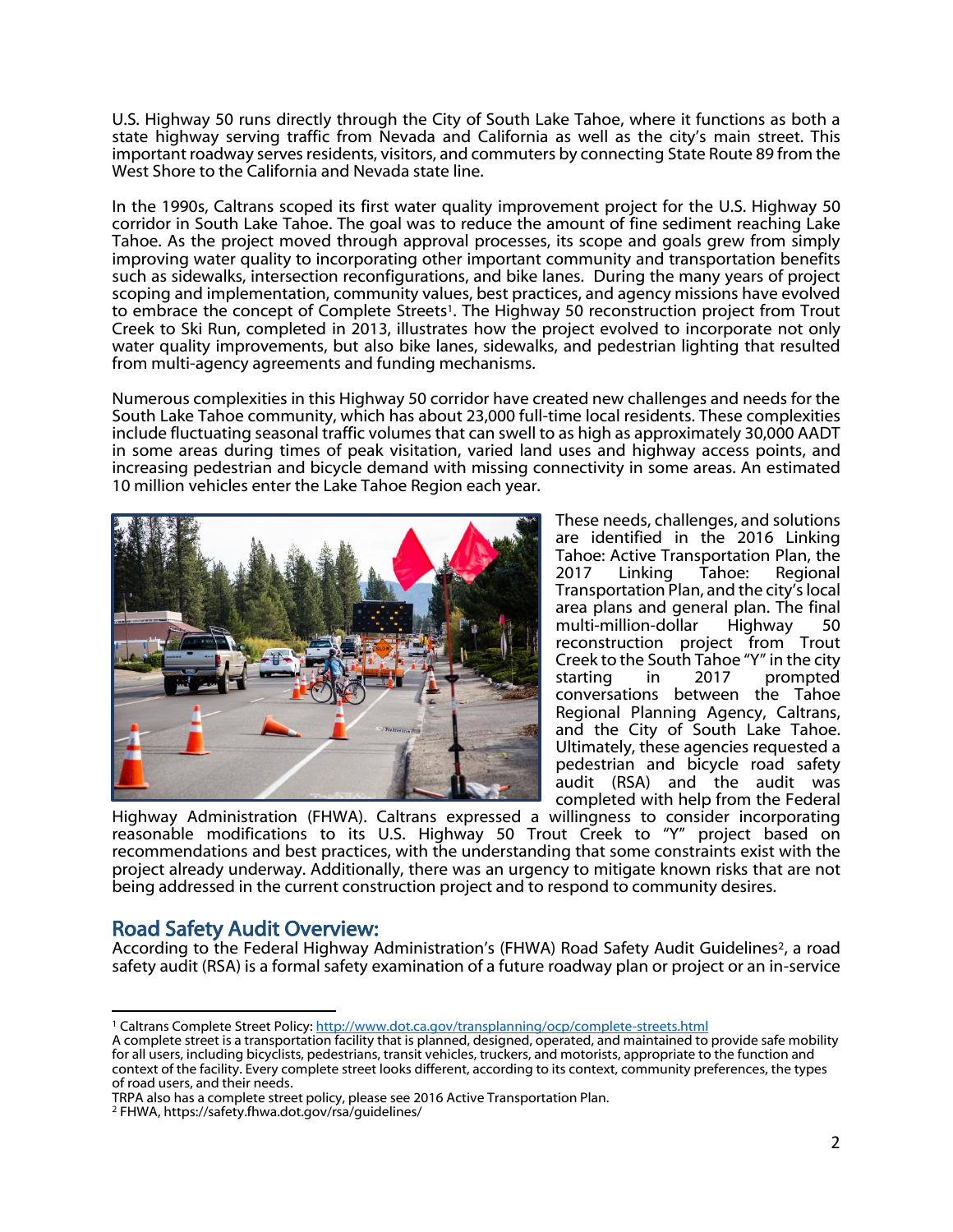facility and is conducted by an independent, experienced, and multidisciplinary RSA team.<sup>3</sup> The primary focus of an RSA is safety while working within the context of mobility, access, surrounding land use, user demand, and aesthetics. RSAs identify potential safety issues affecting all road users under all conditions and suggest solutions for consideration by the project design team and responsible agencies. In addition to using an RSA as a tool to assess and improve safety performance of facilities, public agencies may wish to conduct RSAs oriented to assess or address safety issues related to specific user groups such as pedestrians and bicyclists. RSA's can be performed as both a proactive and reactive approach to assessing and improving roadway safety.

The RSA team included representatives from the U.S. Department of Transportation's Federal Highway Administration, California Highway Patrol (CHP), Caltrans, City of South Lake Tahoe (public works, police), Tahoe Regional Planning Agency (TRPA), and Tahoe Transportation District (TTD). The team also met with advocacy groups, including the Lake Tahoe Bicycle Coalition,<br>South Shore Transportation Transportation Management Association, and the Community Mobility Group. The team conducted the RSA July



25 to July 27 2017 and it included field observations both during the day and night.

#### Goals and Observations

 $\overline{a}$ 

The goals for the RSA were to reflect the following during discussions, field reviews, and as recommendations and solutions:

- $\checkmark$  Balance need for pedestrian and bicyclist safety and access with need for vehicular movements
- ✓ Assess value and need for speed management strategies
- ✓ Coordinate and leverage current and planned projects on U.S. Highway 50
- $\checkmark$  Enhance pedestrian and bicyclist crossings through implementation of proven strategies and countermeasures
- $\checkmark$  Enhance bicycle safety along highway
- $\checkmark$  Balance recommendations with maintenance needs

The RSA team found that there was evidence of multi-agency coordination and support for projects as well as a desire to improve roadway infrastructure with current projects. The opportunities for improvement were evident even with missing and inconsistent crash and safety data, and the varying accessibility and sharing of safety data. Even without robust safety data, it was clear to the RSA team that with three pedestrian fatalities between the "Y" and Trout Creek between 2011 and 2016, and numerous reported pedestrian and bicycle injury crashes, that this corridor is a high-risk roadway for vulnerable roadway users. The safety data, the vehicular volume, lack of lighting, multimodal use, and number of access point, such as driveways, are all safety risk factors for an urban corridor. It is also evident that there is a struggle with U.S. Highway 50 serving as both a state

the safety enhancement of potential accident sites, hazardous roadway conditions, or railway.

 $^3$  Federal law affords evidentiary and discovery protections that assist State and local highway agencies in keeping data and reports compiled or collected pursuant to various Federal safety improvement programs from being used in tort liability actions. The Highway Safety Act of 1973 was enacted to improve the safety of our Nation's highways by encouraging closer Federal and State cooperation with respect to road safety improvement projects. In 2003, the U.S. Supreme Court upheld the Constitutionality of 23 U.S.C. § 409 ("Section 409"), indicating that it "protects all reports, surveys, schedules, lists, or data actually compiled or collected for § 152 purposes of identifying, evaluating, or planning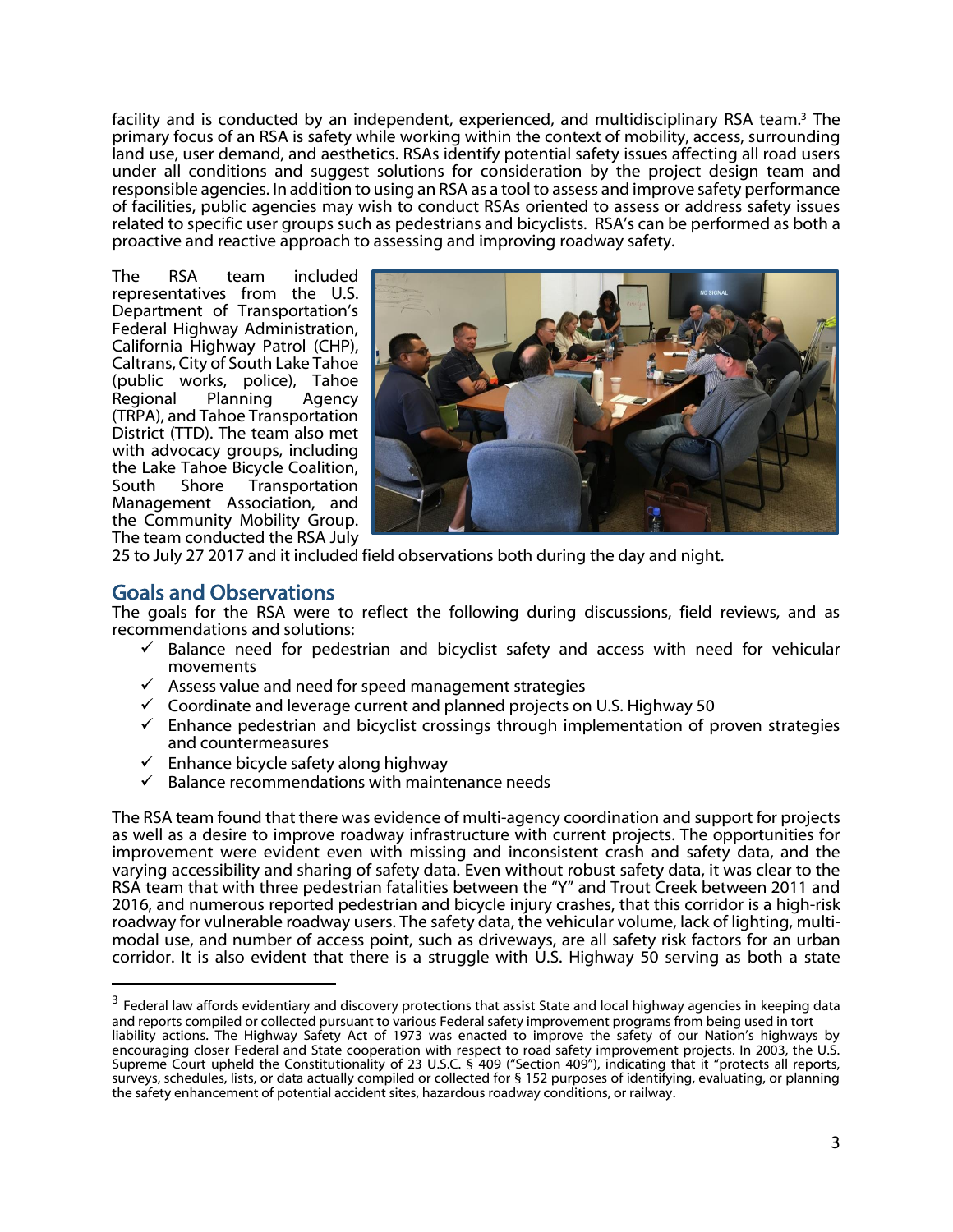highway and a main street in South Lake Tahoe. High speed vehicles are incompatible with high pedestrian and bicycle volumes along the corridor.

# RSA Recommendations and Solutions

The RSA team identified numerous safety emphasis areas to address in its discussions and field reviews. The table below summarizes those emphasis areas, the recommendations for each and potential solutions to the issues. The full report is divided into sections by emphasis area and provides detailed and in-depth assessments of the recommendations and specific solutions. Some recommendations are short term and could be made through change orders to the existing project. Some recommendations are longer term and require additional analysis and funding. Additionally, some of the recommendations may reflect previous considerations made by Caltrans, but ultimately not included in the project due to funding constraints and preceding regional policies, such as the requirement to mitigate coverage for active transportation infrastructure. This requirement was waived as part of the 2012 Regional Plan Update, which now provides an exemption for coverage mitigation for active transportation infrastructure.

| <b>Emphasis Areas</b>                                                                                                                | Recommendation                                                                                                                                                      | <b>Solutions</b>                                                                                                                                                                                                                                                                                                                                                                                                                                                                    |
|--------------------------------------------------------------------------------------------------------------------------------------|---------------------------------------------------------------------------------------------------------------------------------------------------------------------|-------------------------------------------------------------------------------------------------------------------------------------------------------------------------------------------------------------------------------------------------------------------------------------------------------------------------------------------------------------------------------------------------------------------------------------------------------------------------------------|
| <b>Safety Data</b><br>$\mathbf{1}_{\cdot}$                                                                                           | Improve quality and<br>timeliness of safety<br>data particularity for<br>pedestrian and<br>bicyclists.                                                              | Support "Lake Tahoe Safety Plan"<br>$\bullet$<br>Collect surrogate safety data for<br>$\bullet$<br>pedestrians/bicyclists<br>Conduct pedestrian and bicyclists counts to<br>$\bullet$<br>assess spot improvement needs                                                                                                                                                                                                                                                              |
| Enhanced<br>2.<br>Intersection<br>Design                                                                                             | Provide high visibility<br>pedestrian crossings<br>for all movements at all<br>signalized<br>intersections.                                                         | Install high visibility crosswalk markings for<br>$\bullet$<br>all movements<br>Install pedestrian lighting at all crossings<br>$\bullet$<br>Coordinated traffic signals for the desired<br>$\bullet$<br>target speed (35 mph) between signalized<br>intersections                                                                                                                                                                                                                  |
| 3.<br>Infrastructure<br>Improvements<br>for Bicyclists<br>Safety                                                                     | Provide the maximum<br>width possible for<br>bicycle lanes where<br>possible and enhance<br>bicycle pavement<br>markings for longevity<br>and increased visibility. | Widen Class II bike lanes in areas where the<br>$\bullet$<br>roadway width allows taking advantage of<br>bridge areas and TWLTL <sup>4</sup> in areas without<br>access points<br>Install helmeted bicycle symbol instead of<br>$\bullet$<br>words and increase number of locations to<br>account for numerous access points<br>Improve bike lane marking near<br>$\bullet$<br>intersections<br>Improve bicycle route connectivity along<br>$\bullet$<br>and across U.S. Highway 50 |
| $\mathbf{4}$<br>Pavement<br>Marking<br>Durability                                                                                    | Install more durable<br>pavement markings to<br>account for the harsh<br>winter and<br>maintenance schedule                                                         | Install recessed pavement markings for<br>$\bullet$<br>bicycle facilities<br>Improve the frequency and timing of the<br>$\bullet$<br>pavement marking to coincide with peak<br>bicycle use                                                                                                                                                                                                                                                                                          |
| Mid-Block<br>5.<br>Crossings<br>Grocery Outlet/Motel 6 &<br>Town and Country<br>Shopping Area (Whiskey<br>Dick's/Sunray Tahoe Hotel) | <b>Study the feasibility of</b><br>enhanced mid-block<br>crossings in at least 2<br>locations with high<br>pedestrian crossings<br>and identified safety<br>risks.  | Install pedestrian refuge islands, enhanced<br>$\bullet$<br>pavement markings and Pedestrian Hybrid<br>Beacons near Grocery Outlet and Whiskey<br>Dicks/Sunray Tahoe Hotel                                                                                                                                                                                                                                                                                                          |

<sup>4</sup> Two Way Left Turn Lane

 $\overline{a}$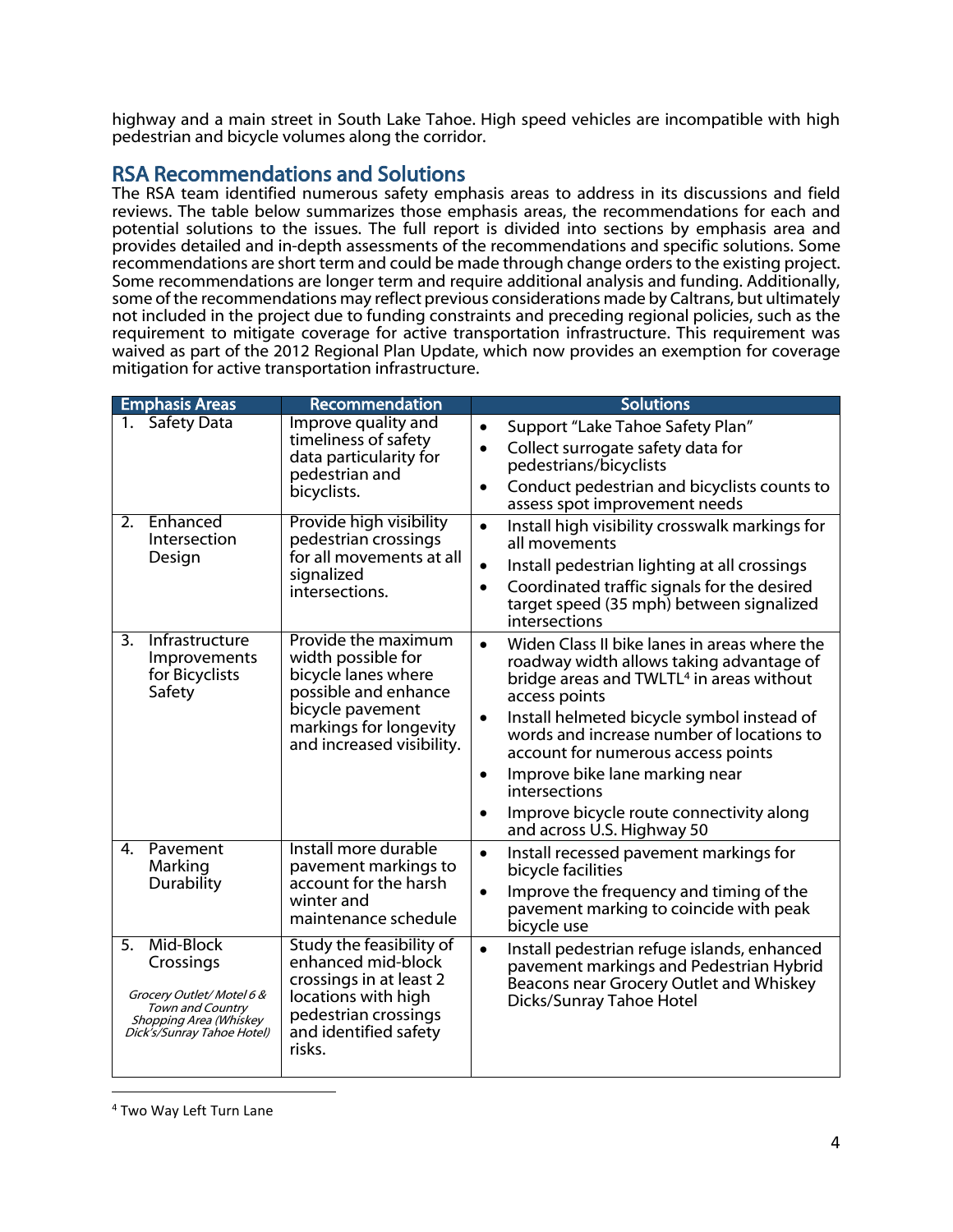|    | <b>Emphasis Areas</b>                                                      | Recommendation                                                                                                                                                     |                                     | <b>Solutions</b>                                                                                                                                                                                                                                                                                                                |  |
|----|----------------------------------------------------------------------------|--------------------------------------------------------------------------------------------------------------------------------------------------------------------|-------------------------------------|---------------------------------------------------------------------------------------------------------------------------------------------------------------------------------------------------------------------------------------------------------------------------------------------------------------------------------|--|
| 6. | Pedestrian and<br>Roadway<br>Lighting                                      | Install and enhance<br>roadway, intersection<br>and pedestrian lighting                                                                                            | $\bullet$<br>$\bullet$<br>$\bullet$ | Adjust or enhance signalized intersection<br>lighting to provide pedestrian lighting for<br>crosswalks<br>Install roadway lighting along the corridor<br>Assess the possibility of oversized conduit<br>costs and type of the traffic controller<br>cabinets in the project to offset funding to<br>install additional lighting |  |
|    |                                                                            |                                                                                                                                                                    |                                     |                                                                                                                                                                                                                                                                                                                                 |  |
| 7. | <b>Transit Stop</b><br>Locations<br>Relative to<br>Pedestrian<br>Crossings | Adjust bus stop<br>locations based on<br>user needs and desire<br>lines between origins<br>and destinations                                                        | $\bullet$                           | Consolidate bus stops near Grocery Outlet<br>to reduce from 4 to 2 stops - one in each<br>direction                                                                                                                                                                                                                             |  |
| 8. | <b>Transit Stop</b><br>Design                                              | Improve bus stop pull-<br>out configurations and<br>pavement markings in<br>areas where bus stops<br>conflict with bike lanes                                      | $\bullet$<br>$\bullet$              | Remove bus pull-outs where there is not<br>adequate width for vehicles to pass in the<br>curbside lane and remain as in-lane<br>operation<br>Include bike lane symbols before and after<br>lane pull-out tapers                                                                                                                 |  |
| 9. | Speed<br>Management                                                        | Engage in a speed<br>management plan that<br>incorporates a "target<br>speed" as its basis. This<br>includes consistent<br>operating, design and<br>posted speeds. | $\bullet$<br>$\bullet$              | Conduct a speed study along the corridor<br>using noteworthy practices that consider<br>roadway users and context<br>Prepare a speed management plan for CSLT                                                                                                                                                                   |  |
|    | 10. Winter<br>Maintenance<br>and Snow<br>Removal Plan                      | <b>Review the Caltrans</b><br>snow removal plan to<br>consider operations<br>based on increase in<br>pedestrian and bicycle<br>users along U.S.<br>Highway 50      | $\bullet$<br>$\bullet$<br>$\bullet$ | Develop maintenance agreement between<br><b>CSLT and Caltrans</b><br>Consider a pre-treatment plan for sidewalks<br>before storms<br>Encourage property owners to keep new<br>sidewalk clear of snow in the winter<br>through targeted outreach                                                                                 |  |
|    | 11. Pedestrians and<br><b>Bicyclists</b><br>Accommodation<br>in Work Zones | Update guidance and<br>construction plans<br>with best practices for<br>pedestrian and bicycle<br>use and accessibility                                            | $\bullet$<br>$\bullet$              | Improve pedestrian accommodation and<br>accessibility in the work zone<br>Improve bicycle accommodation in the<br>work zone                                                                                                                                                                                                     |  |
|    | 12. Education and<br>Enforcement                                           | <b>Enhance current</b><br>education efforts and<br>consider targeted<br>enforcement<br>campaigns                                                                   | $\bullet$<br>$\bullet$<br>$\bullet$ | Increase bike helmet use in CSLT<br>Improve bicycle wayfinding<br>Develop enforcement campaigns &<br>advertised sting operations                                                                                                                                                                                                |  |

### Immediate Next Steps to Implement Recommendations

I

To take advantage of the opportunity to advance some of the RSA recommendations into the active U.S. Highway 50 construction projects from the "Y" to Trout Creek, some immediate next steps are suggested:

1. Caltrans, City of South Lake Tahoe, CHP, TRPA, and TTD decision makers should convene a meeting to discuss the RSA recommendations most relevant for consideration of a contract change order, including but not limited to bike lane markings, crosswalk markings, intersection